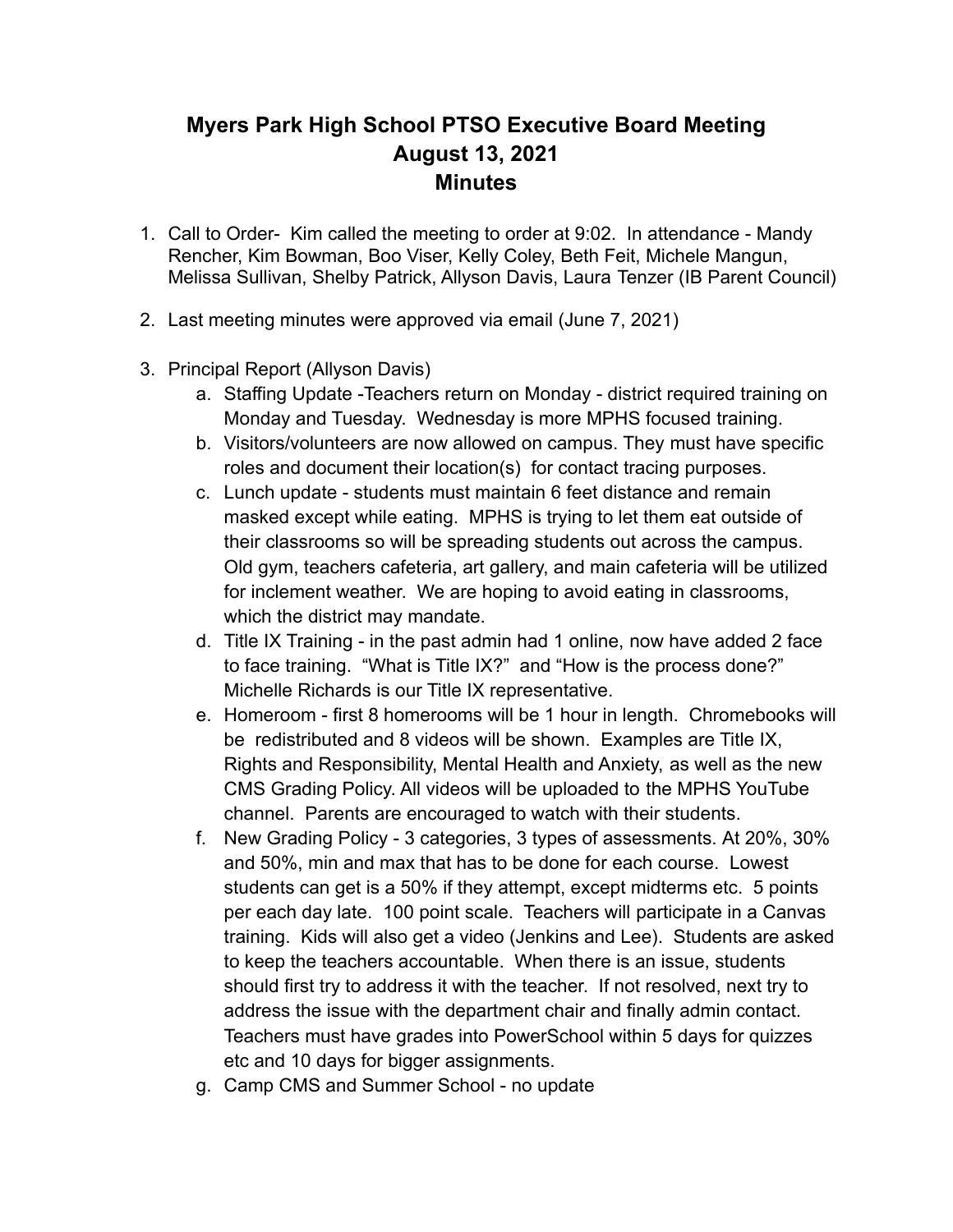- h. New Mustang statue in front circle is a gift from the SGA. It is not finished but will be a mosaic.
- i. In Person and Virtual Open Campus Allyson has worked hard to get both off the ground. Several speakers will be on the Virtual Tour including Meg Bombien, Joanne Beyer (Family Promise) Katie Willett and Tyson Jeffus. Counseling services and a new Free Meal policy will be discussed. Open campus - staggered times to visit classrooms and walk around campus. 15 minutes between sessions to help with traffic flow.
- j. Power School opens the 15th more accurate schedules will be reflected there as opposed to what the kids have seen thus far.
- k. Admin Team

Maureen Furr - Interim Principal Allyson Davis - 12th grade administrative contact Michele Richards - 11th grade administrative contact Justin Holt - 10th grade administrative contact Tyson Jeffus - 9th grade administrative contact Brian Freedland - diversity and inclusion and 12th grade dean Enan Lanserio - coach and 10 and 11th grade Dean of Students Christopher R James - 9th grade Dean Brittany Sara - Testing Coordinator Mark Klein, Michele Beyer and ? CTE Department Brian Poore- athletic director Liz James - Assistant to the Principal Meg Bombien - IT coordinator

- 4. Treasurer Report (Beth)
	- a. 2021-22 Budget Financial review mid July, everything went well.
	- b. Cash balance is \$96,408.
	- c. Working on Budget will vote on it in September
	- d. Grants School Resource Officer recently submitted a reimbursement request to pay for hotel at a conference he attended. Motion to pay the hotel bill Approved. Going forward anything more than \$1,000 needs to follow grant process.
	- e. Policies and Procedures Parents who hosted senior prom want to donate leftover funds (approximately \$3500) to PTSO specifically for upcoming senior prom scholarships etc. Per our policies, donations are not allowed to be specially allocated to a particular event or budget line item. However, we can vote as a Board to approve. We dont want to encourage these types of donations. The Outreach committee would normally do the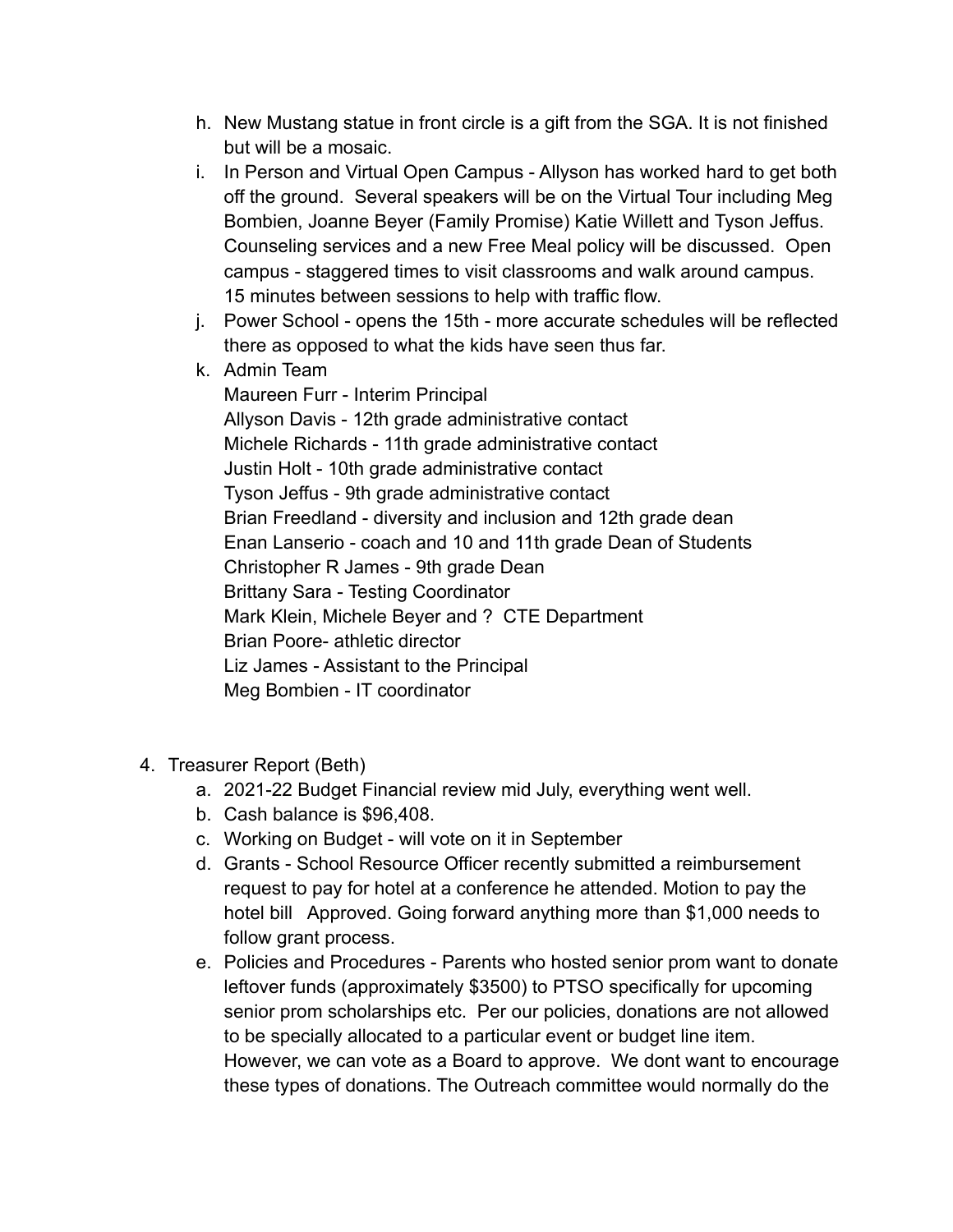tickets/dress scholarships so their funds may be freed up. Conversation around where this money is going and how it affects the rest of the budget. As compared to Holiday Outreach and Table sponsors. Ultimately PTSO just wants to put the funds where most needed, not just straight to 12th grade - seems like it will cause problems down the road.

- f. Is the budget accurate? Last year the 2 special pushes (outreach and tables) brought in about 21,000 more than we anticipated. So how to set the budget this year? Beth to work on the upcoming budget given the fact that we cannot include specially allocated funds in the General Annual Fund income.
- g. Teacher checks are ready. Need to be signed. Beth, Mandy, & Kim will meet this week to do this.
- 5. Annual Fund Report (Sherese, Melissa, Michele) Melissa wants to start thank you notes, so they need to get access to a list of donations. Discussion about frequency of thank you notes. Annual Fund mailer has been sent to all families.
- 6. Update from other groups:
	- a. SIT (Mandy) School Improvement Team, Michele Richards is MPHS coordinator, state mandated 15 members, 50% parents and 50% staff Our team has gotten too large so may not replace some members rolling off. Uses Inistar to write goals and can be viewed by anyone. Goal is to have diverse representation.
	- b. IB Council (Laura Tenzer) new president of IB council -per Kim, no annual meetings, trying to coordinate back to school gifts for teachers. IB Council getting started.
	- c. Mustang Club (Kim) Bucky won NC women's coach of the year (soccer). Working through a new process for families to pay extra for assigned seating at football games There may be a number or name on seat and other details being worked on Also, Noble Smoke working with Mustang Club to have a food truck at the first home game. One set of steps into the stadium that need a handrail - possibly CMS will cover that.
	- d. MPHS Foundation (Katharine) per Mandy, they have not met since the last board meeting.
	- e. Beautification big success, lots of kids came. Hoping to get a campus wide plan for continuity.